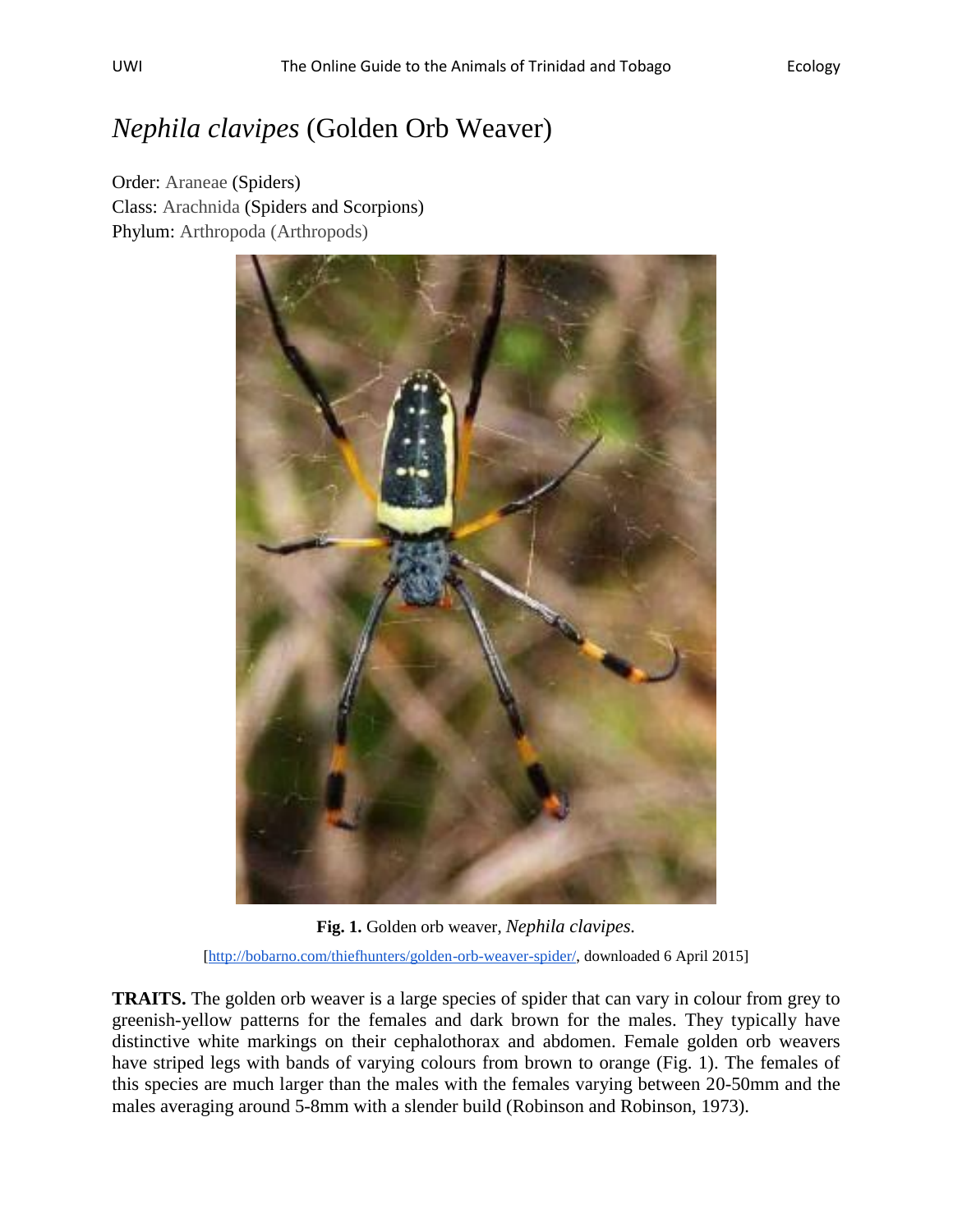**DISTRIBUTION.** Found in the western hemisphere in North, Central and South America in places such as the West Indies, Florida, Panama and Argentina, to southern Canada. This species prefers warmer climates and humidity.

**HABITAT AND ACTIVITY.** These are both diurnal and nocturnal spiders (Higgins, 1987). An intricate fine mesh web is built by the female that can be several feet in size with one or two males sitting in it. Semi-permanent web that is repaired every day or when necessary (Peters, 1955). Webs found near water sources, at the ends of forested areas, swamps, near to walking paths etc., in a slightly inclined position as compared to other orb weaver species (Robinson and Mirick, 1971). These locations are used by the spider to capture the most prey by exploiting the flight path of insects, and females are usually found in the hub of the web. The webs are usually 0.5-2.5m off the ground but can be found as high up as 20m. The female hunts for most of the day and usually places her web near to a structure that can be used as a barrier to help protect from predators. Webs are used for defence against predator attack using barrier webs that block predators such as birds, and are used to notify the spider when prey is caught by its vibration.

FOOD AND FEEDING. Feed mostly on flying insects which are small and get caught in their webs (Fig. 2). Prey is incapacitated by a venomous bite and taken to the hub of the web, and wrapped to be ingested or stored. The prey is also placed near to the hub to prevent parasitism by the small spider *Argyrodes nephilae* which steals food from the orb weaver by cutting the prey bundles from its web and claiming it as its own. They hunt most of the day to sustain themselves and to replenish their stores that would have been stolen by the kleptoparasites inhabiting its web. They ingest the liquefied insides of their prey.

**POPULATION ECOLOGY.** Females build the web and are solitary but one or two males can inhabit it as well on the outskirts of the web if the female is tolerant. The males lose their ability to weave sticky webs when they reach maturity and must then depend on the females for their survival. Without a female's web the males would not survive. Kleptoparasites (*Argyrodes nephilae*) also live on the edges of the web and feed off of the prey that the females capture in their webs. Population is dense in areas closest to their food source and can vary with the changing of seasons (higher in warmer temperatures and lower when the temperature drops). They stay in their webs repairing and rebuilding when necessary. This species is abundant in the areas in which they occur and also be found in other areas once the temperature is adequate for its survival.

**REPRODUCTION.** Golden orb weavers reproduce by laying fertilized eggs. The mature males wait on the edges of the mature females' webs for the opportunity to mate. The females are willing to mate for only 48 hours after their final moult. While it is a rare occurrence, females sometimes attack the males during mating so the males must wait for the opportune moment. The males must arouse the females by vibrating their abdomen and using a plucking motion to prevent themselves from being eaten. The sperm is transferred from the males to females and stored in the females' spermathecae. Once the eggs are fertilized the females lay their eggs in large sacs (at least two) on a solid structure or on the side of a tree close to its web. The sacs have hundreds of eggs in each of them, with more eggs being produced in tropical areas. The females do not stick to one male but change partners over their lifetime. From the egg comes the spiderling stage (Fig. 3). They emerge from the egg sac when conditions are better e.g. rain or a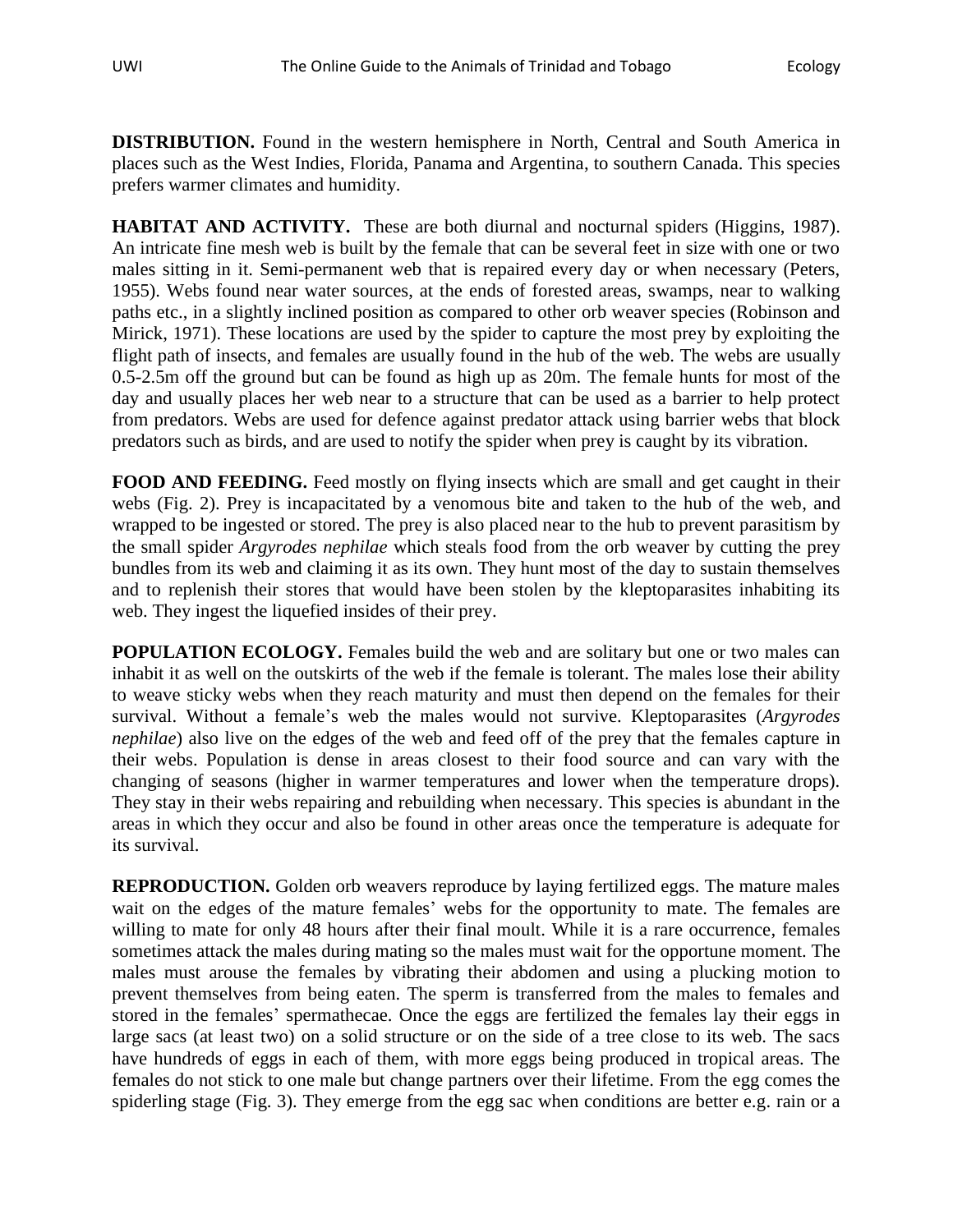rise in temperature and stay together for a week or so before dispersing. They do not feed within this period of time. If conditions are not adequate they stay in their sacs and wait for better conditions. There is no parental care given to the offspring and the only protection they have is the web in which they emerge. Reproduction occurs in warmer season when the conditions are best suited to the survival of the offspring.

**BEHAVIOUR.** After the spiderlings leave the web they live on individual webs where they growing via the shedding of their skin (moulting) and capture their prey. The males mature faster than the females and once they reach maturity cannot produce webs capable of capturing prey. The males must then depend on females for survival by living in their webs and feeding off their prey. This allows the males to be present when the female achieves maturity to mate. They create webs that aid in their defence against predators one characteristic being their barrier web. This barrier helps to block predators such as birds that may try to attack the spider. Predators sometimes get trapped in the webs as seen in Fig. 4. They also have a venomous bite that they use in defence but the sting is not very severe and would not kill a larger sized predator e.g. humans who only show mild symptoms from a bite such as swelling and mild pain. Another way this spider protects itself is by strategically placing its webs near to or in between structures, minimizing the access to it by certain predators. They communicate by the vibrations on their webs and hormones which signal to the males that the females have reached maturity.

**APPLIED ECOLOGY.** The silk webs are used by fishermen to catch bait fish due to their stickiness. While not commercially used in clothing production there have been garments that were made using the webs of the golden orb weaver such as a shawl. They are also being tested to be used to aid in medical procedure such as *in vitro* fertilisation as the body shows no immune response to them making the process more successful. The dragline thread of this spider in stronger than steel  $(4\times10^{9} \text{ N/m}^2)$  $(4\times10^{9} \text{ N/m}^2)$  $(4\times10^{9} \text{ N/m}^2)$  and is biodegradable.

## **REFERENCES**

Animal Diversity Web (2015). [http://animaldiversity.org/accounts/Nephila\\_clavipes/](http://animaldiversity.org/accounts/Nephila_clavipes/)

- Christenson, T., S. Brown, P. Wenzl, E. Hill, K. Goist. 1985. Mating Behavior of the Golden-Orb-Weaving Spider, Nephila clavipes: I. Female Receptivity and Male Courtship. *Journal of Comparative Psychology*, 99(2): 160-166.
- Higgins, L. E. 1987 . Time budget and prey of Nephila clavipes (Linnaeus) (Araneae, Araneidae) in southern Texas. J. Arachnol., 15 :401-417 .
- Higgins, L. 1992. Developmental Changes in Barrier Web Structure Under Different Levels of Predation Risk in Nephia Clavipes. *Journal of Insect Behavior*, 5(5): 635-655.
- Higgins, L. and C. Goodnight. *Nephila clavipes* females have accelerating dietary requirements. Journal of Arachnology 38: 150-152.
- Peters HM. 1955. Contribuciones sobre la etología y ecología comparada de las arañas tejedoros tropicales. Comunicaciones del Instituto Tropical de la Universidad de El Salvador 1-2: 37-56.
- Robinson MH, Robinson B. 1973. The stabilimenta of *Nephila clavipes* and the origins of stabilimentum-building in araneids. Psyche 80: 277-288.
- Robinson MH, Mirick H. 1971. The predatory behavior of the golden-web spider *Nephila clavipes* (Araneae: Araneidae). Psyche 78: 123-139.

Author: Nekila Noel Posted online: 2015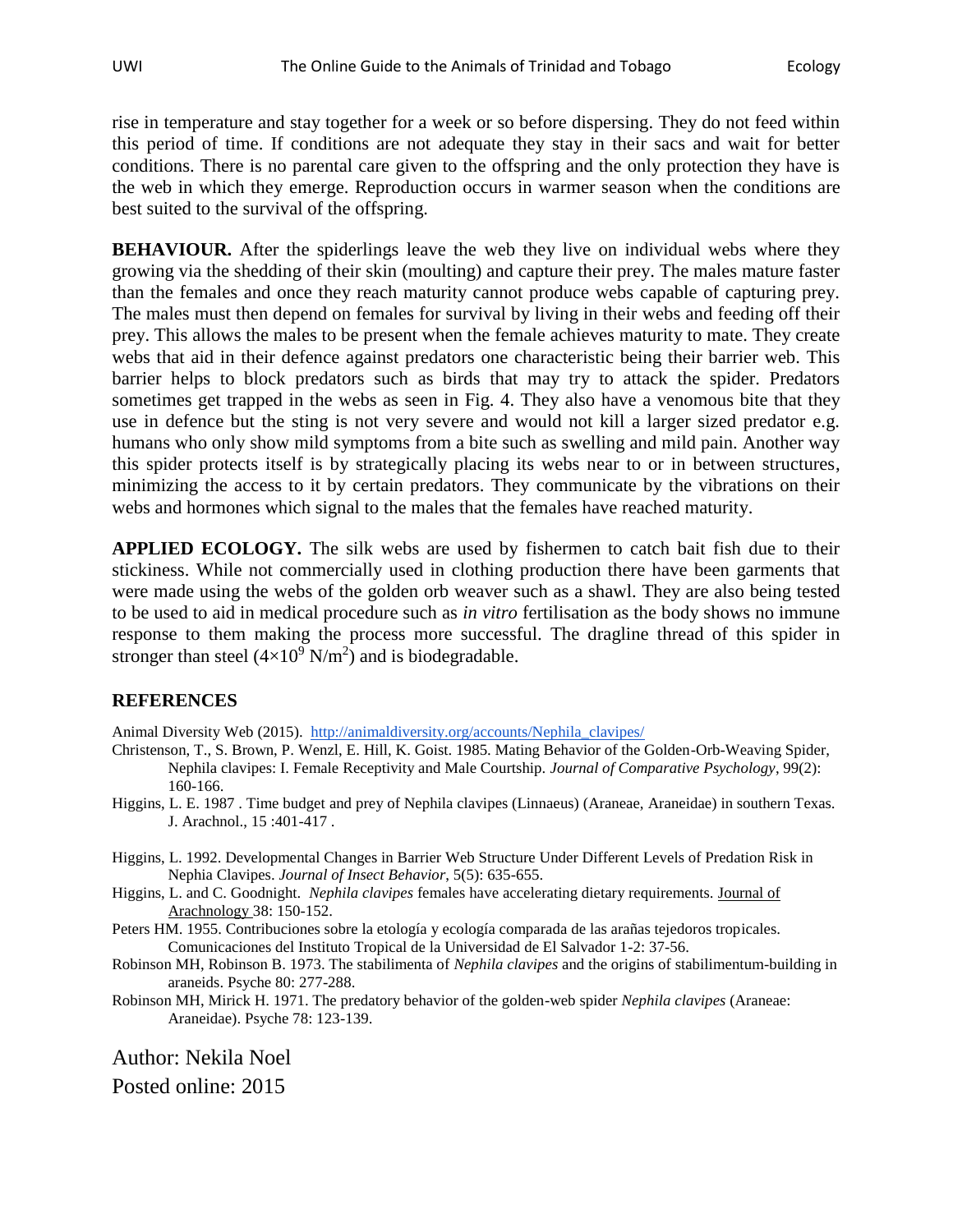





**Fig. 3.** Newly hatched spiderlings and egg sac. [\[http://okeechobee.ifas.ufl.edu/News%20columns/Orbweaver.spiders.htm,](http://okeechobee.ifas.ufl.edu/News%20columns/Orbweaver.spiders.htm) downloaded 9 April 2015]